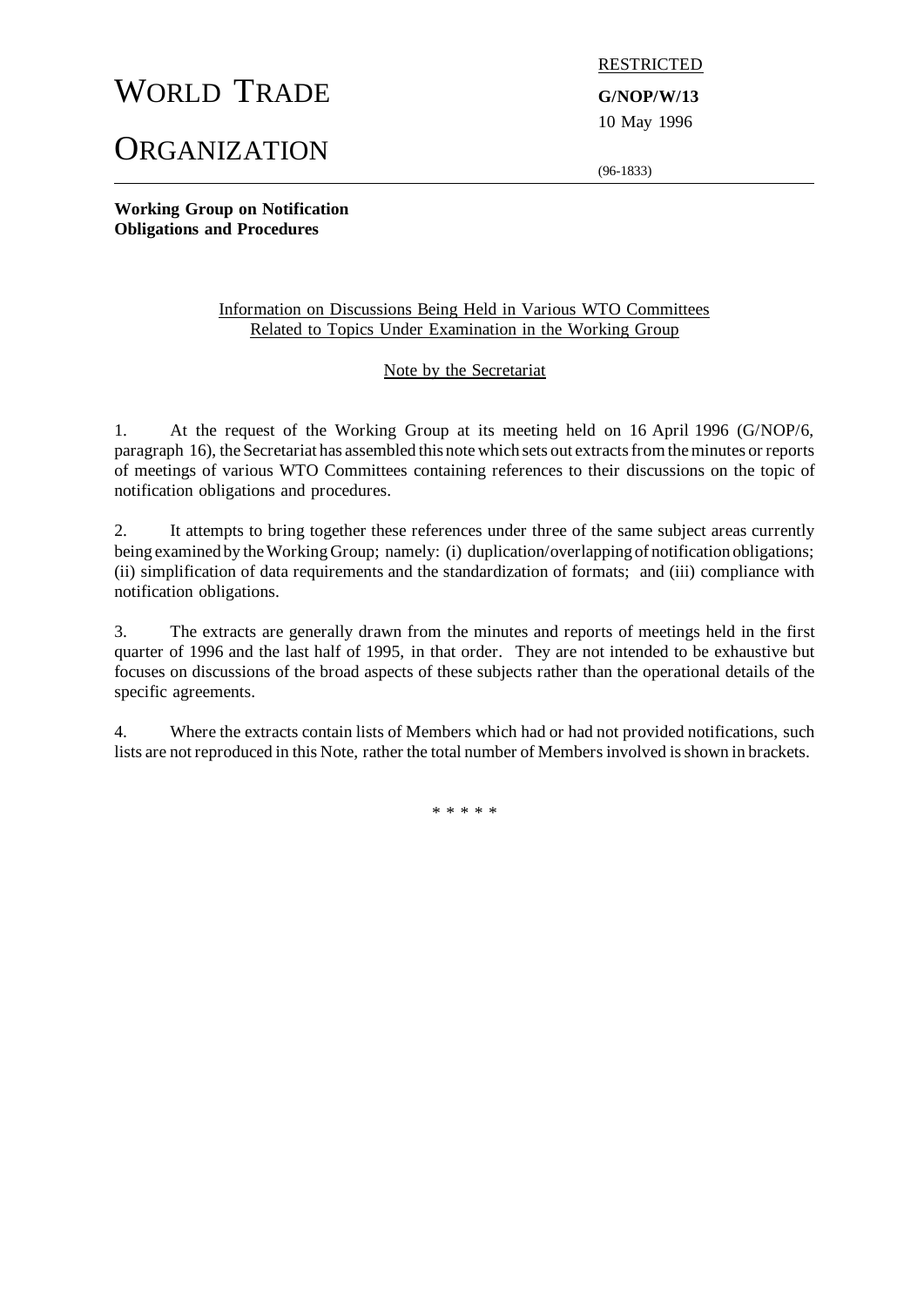# **1. Duplication/Overlapping of Notification Obligations**

Committee on Agriculture Meeting of 20-21 November 1995 (G/AG/R/4, paragraph 27)

> "27. Following the preliminary exchange of views at the September meeting on the possible overlap between the notification requirements under the Agreement on Agriculture and other WTO multilateral trade agreements, the Committee reverted to this matter on the basis of a Secretariat paper examining the notification requirements of the Agreement on Agriculture and the Subsidies Agreement (G/AG/W/13). The Committee took note that in the meantime the Chairman had conveyed, on his own responsibility as agreed at the September meeting, the preliminary views of the Committee to the Chairman of the Working Group on Notification Obligations and Procedures (G/AG/R/3, paragraph 30, refers). A number of Members expressed the view that there appeared to be little direct overlap between both Agreements. The representative of Canada suggested that the Committee consider the possibility of aligning the timing of notifications with respect to their submission and review in the Committees concerned. The representative of the United States suggested for consideration the possibility of making certain adjustments to the notification requirements under the Agreement on Agriculture with a view to meeting the minimum notification requirements under the Subsidies Agreement. The Committee agreed to revert to the matter at the appropriate stage. In this context, the representative of Australia reiterated his Government's interest in having the Committee consider a notification requirement for new or modified measures subject to reduction commitments (G/AG/R/2, paragraph 23, refers)."

Committee on Agriculture Meeting of 28-29 September 1995 (G/AG/R/3, paragraphs 7 and 30)

> "7. Following an intervention by the United States, the representative of the European Communities raised the issue as to whether the WTO Agreement on Import Licensing Procedures was applicable to tariff quotas. The representative noted that there were differing views on whether the provisions of the Import Licensing Agreement applied to import licensing under a tariff quota regime."

> "30. The Committee had a preliminary exchange of viewsregarding a communication received by the Chairman from the Chairman of the Working Group on Notification Obligations and Procedures seeking a contribution from the Committee on the matters under consideration in the Working Group. Views were expressed by a number of Members concerning the need to avoid duplication in WTO notifications. The Committee agreed to revert to the matter on the basis of a factual Secretariat paper examining the notification requirements ofthe Agreement on Agriculture and the Agreement on Subsidies and Countervailing Measures. The Committee agreed that, in the meantime, the Chairman would reply on his own responsibility to the Chairman of the Working Group indicating that it was essential that there should be full observance of the notification requirements under the Agreement on Agriculture, since these requirements are specifically tailored to obligations and commitments whose implementation the Committee is charged with reviewing; and that, while respecting notification obligations to otherWTO bodies, practical arrangementsshould be explored underwhich overlap is avoided or minimized so far as the content and follow-up to such notifications are concerned to the extent that they relate to obligations or commitments within the purview of the Committee on Agriculture."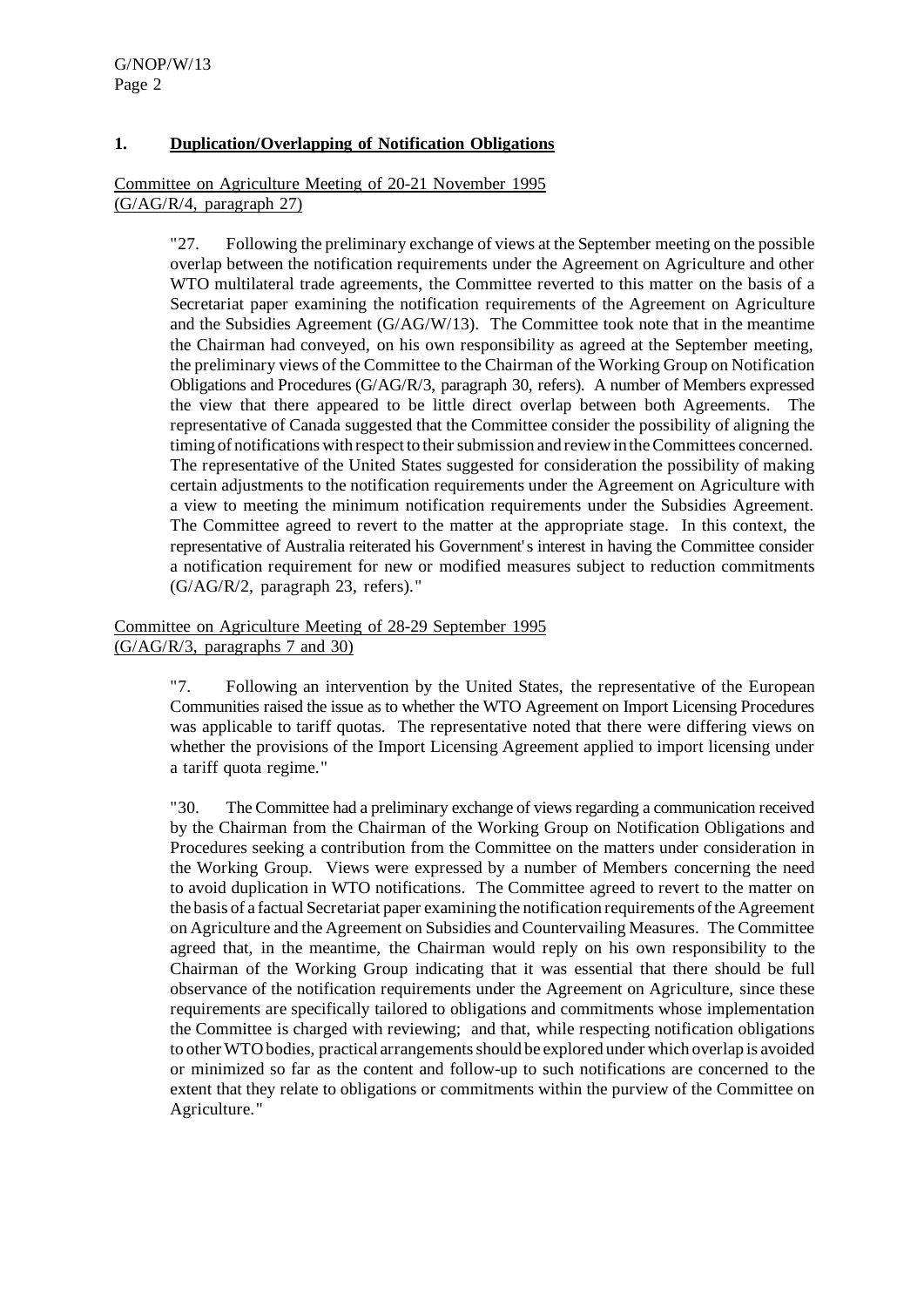#### Committee on Sanitary and Phytosanitary Measures, Special Joint SPS/TBT Meeting on Transparency Procedures of 6-7 November 1995 (G/SPS/W/33, paragraph 5)

"5. It was recognized that some regulations might contain elements relevant to both the TBT and SPS Agreements. If this were the case, it was suggested that there were two approaches which Members could follow in notifying the proposed regulation. Members could submit a single notification to the Secretariat (either for SPS or TBT), to be distributed as both an SPS andTBT notification, which clearly indicated which elements ofthe proposed regulation were sanitary or phytosanitary measures, and which elements were subject to the TBT Agreement. Alternatively, Members could submit two separate notifications, one under the SPS Agreement and another under the TBT Agreement, each of which would contain only those elements of the proposed regulation covered by the respective Agreement."

# Committee on Subsidies and Countervailing Measures Meeting of 31 October 1995 (G/SCM/M/5, paragraph 11)

"11. The Chairman noted that annual notifications under Article XVI:1 of GATT 1994 and Article 25 of the Agreement had been received only from *[19 Members]*. However, the overwhelming majority of Members had made no notification. There were also serious questions about the completeness of some of the notifications that had been received. Article 25 required notification of all specific subsidies. It imposed no limitations by sector nor did it relate only to subsidies directly related to trade objections. In this respect, Switzerland had notified that agricultural subsidies would be notified only to the Committee on Agriculture. There had been substantial discussion in the Working Group on Notification Obligations and Procedures regarding whether there was an overlap between subsidy notifications to this Committee and to the Committee on Agriculture, and there was room for reasonable differences of view on this issue. However, the Agreement at present was clear: the notification obligation related to all specific subsidies without sectoral limitation. Pending a decision to the contrary by the Members, the Chairman saw no basis under which a Member of this Committee could unilaterally modify its notification obligations."

*[See also paragraphs 13 to 32 for exchange of views on possible duplication between the Agriculture and Subsidy Agreements.]*

# Committee on Technical Barriers to Trade Meeting of 1 March 1996 (G/TBT/W/24, paragraph 31, draft report)

"31. She *[the Chairperson]* noted that for notifications of regulations which might contain elements relevant to both the TBT and SPS Agreements, it had been suggested that Members could either submit a single notification, clearly indicating which elements of the proposed regulation were sanitary or phytosanitary measures and which were subject to the TBT Agreement, and it would be circulated as both an SPS notification and a TBT notification by the Secretariat. Alternatively, Members could submit two separate notifications, one under the SPS Agreement and the other under the TBT Agreement, each of which would contain only those elements of the proposed regulation covered by the respective Agreements."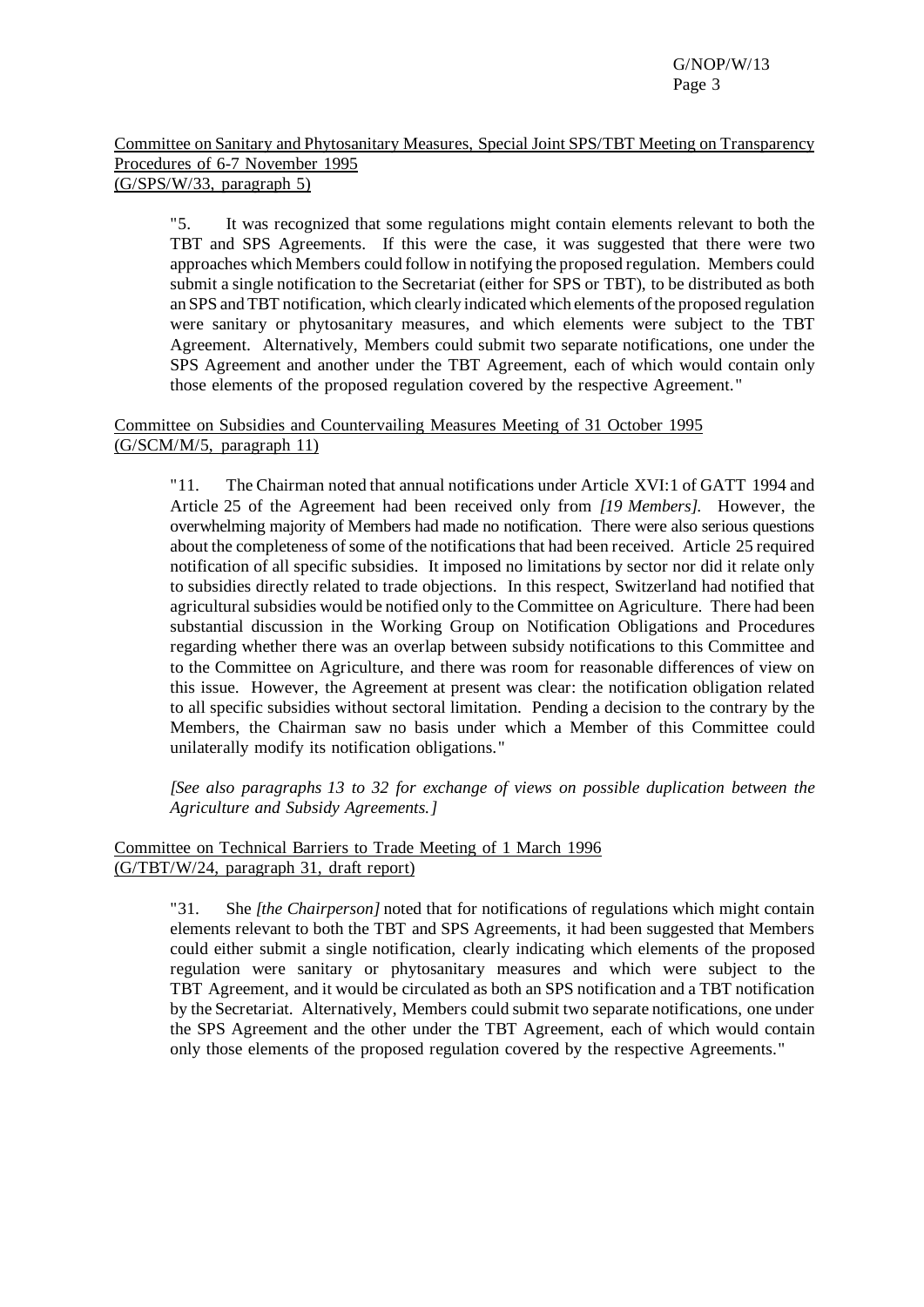#### Committee on Technical Barriers to Trade, Special Joint Meeting of TBT and SPS Committees of 6- 7 November 1995 (G/TBT/W/16, paragraph 5 - see also G/SPS/W/33, paragraph 5)

"5. The Secretariat made a presentation to clarify the difference in coverage of the TBT and SPS Agreements (G/SPS/W/32). It was recognized that some regulations might contain elements relevant to both the TBT and SPS Agreements. If this were the case, it wassuggested that Members could either submit a single notification, clearly indicating which elements of the proposed regulation were sanitary or phytosanitary measures and which were subject to the TBT Agreement, and it would be circulated as both a SPS notification and TBT notification by the Secretariat. Alternatively, Members could submit two separate notifications, one under the SPS Agreement and another under the TBT Agreement, each of which would contain only those elements of the proposed regulation covered by the respective Agreement."

#### Committee on Import Licensing Procedures Meeting of 12 October 1995 (G/LIC/M/2, paragraph 21)

"21. On the question of possible duplication or overlapping of notifications, i.e. whether import licensing aspects associated with the administration of tariff quotas resulting from "tariffication" in agriculture should be notified to the Committee on Import Licensing or to the Committee on Agriculture, the Chairman recalled that at the informal meeting of the Committee, some delegations had preferred that separate notifications be made, one to the Import Licensing Committee, and one to the Agriculture Committee. In their view, the two notifications had different purposes and the details to be provided to the two Committees were not identical. Some other Members had felt that cross-references could be used in cases where the information notified to the AgriculturalCommittee wassufficient to fulfil the requirements ofthe Agreement on Import Licensing Procedures. Having regard to the requirements of this Agreement and to provide the necessary clarity, the Chairman proposed that all import licensing procedures, including those dealing with the administration of tariff quotas in agriculture, should be notified to the Committee on Import Licensing. Any problem that might arise relating to duplication or overlapping of notifications, as well as related questions of simplification, could be taken up as necessary, at the appropriate body, i.e. the Working Group on Notification Obligations and Procedures."

\* \* \* \* \*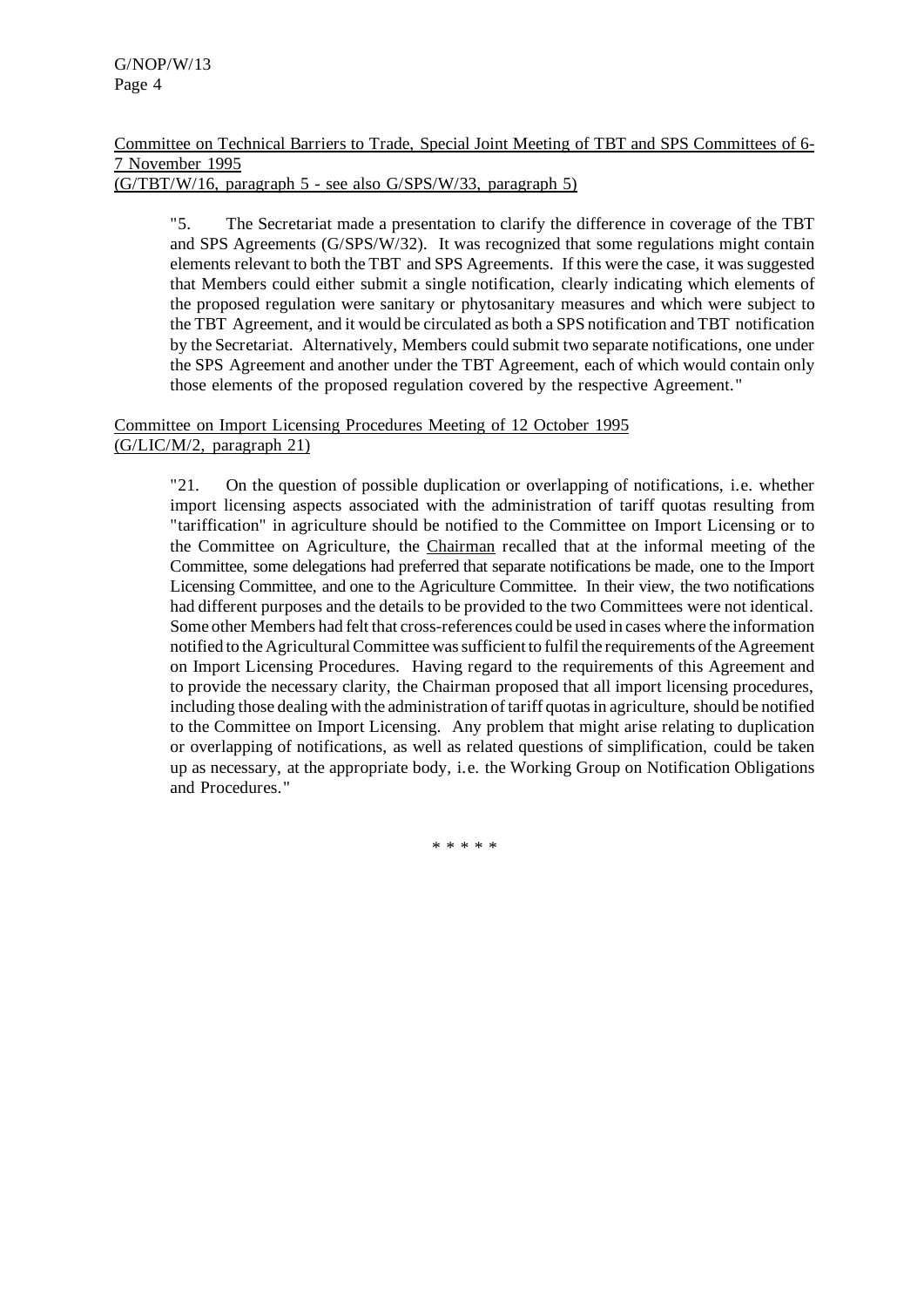# **2. Simplification of Data Requirements and Standardization of Formats**

Committee on Agriculture Meeting of 8 June 1995 (G/AG/R/2, paragraphs 2 and 4)

> "2. The Committee adopted, pursuant to Article 18:2 of the Agreement on Agriculture, the notification requirements and formats as set out in the informal Secretariat document dated 2 June 1995 (issued as document G/AG/2)."

> "4. The Chairman noted that it would be open to the Committee to review the notification requirements and their operation as and when appropriate. ..."

#### Committee on Sanitary and Phytosanitary Measures Meeting of 15-16 November 1995 (G/SPS/R/3, paragraph 16)

"16. At its June 1995 meeting, the Committee approved a separate format to be used for the notification of emergency measures according to paragraph 6 of Annex B of the SPS Agreement (G/SPS/4). Recommended procedures for the use of such a format were subsequently suggested by the Secretariat (G/SPS/W/30). The Secretariat was requested to revise the recommended procedures to take into account the comments and suggestions made by delegations for consideration at the next meeting of the Committee."

Committee on Sanitary and Phytosanitary Measures Meeting of 26-27 June 1995 (G/SPS/R/2, paragraph 7)

"7. The Committee agreed on clarifications to the recommended notification procedures (G/SPS/12/Rev.1) and on a format for emergency measures (G/SPS/4)."

Committee on Subsidies and Countervailing Measures Meeting of 21 July 1995 (G/SCM/M/3, paragraphs 3-5)

"Questionnaire Format for Subsidy Notifications under Article 25 of the Agreement on Subsidies and Countervailing Measures and Article XVI:1 of GATT 1994

3. The Chairman drew the attention of the Committee to document G/SCM/W/8, which contained the proposed new subsidy questionnaire developed by the Working Party on Subsidy Notifications, and to document G/SCM/W/40, which contained a communication from the EU suggesting a footnote to be inserted into the proposed format. Assuming the Committee approved the format, it would be sent to the Council for Trade in Goods for ratification, because the existing questionnaire format under Article XVI was adopted by the CONTRACTING PARTIES to the GATT 1947 and thus represented part of the GATT 1994.

4. ...

5. The Committee adopted the format as modified."

# Committee on Anti-dumping Practices Meeting of 30 October 1995 (G/ADP/M/4, paragraphs 39 and 55)

"39. The Chairman recalled that at its last meeting the Committee had discussed the possibility of adopting updated formats for semi-annual reports. The Secretariat had circulated to Members a proposed format for semi-annual reports, incorporating relevant changes adopted by the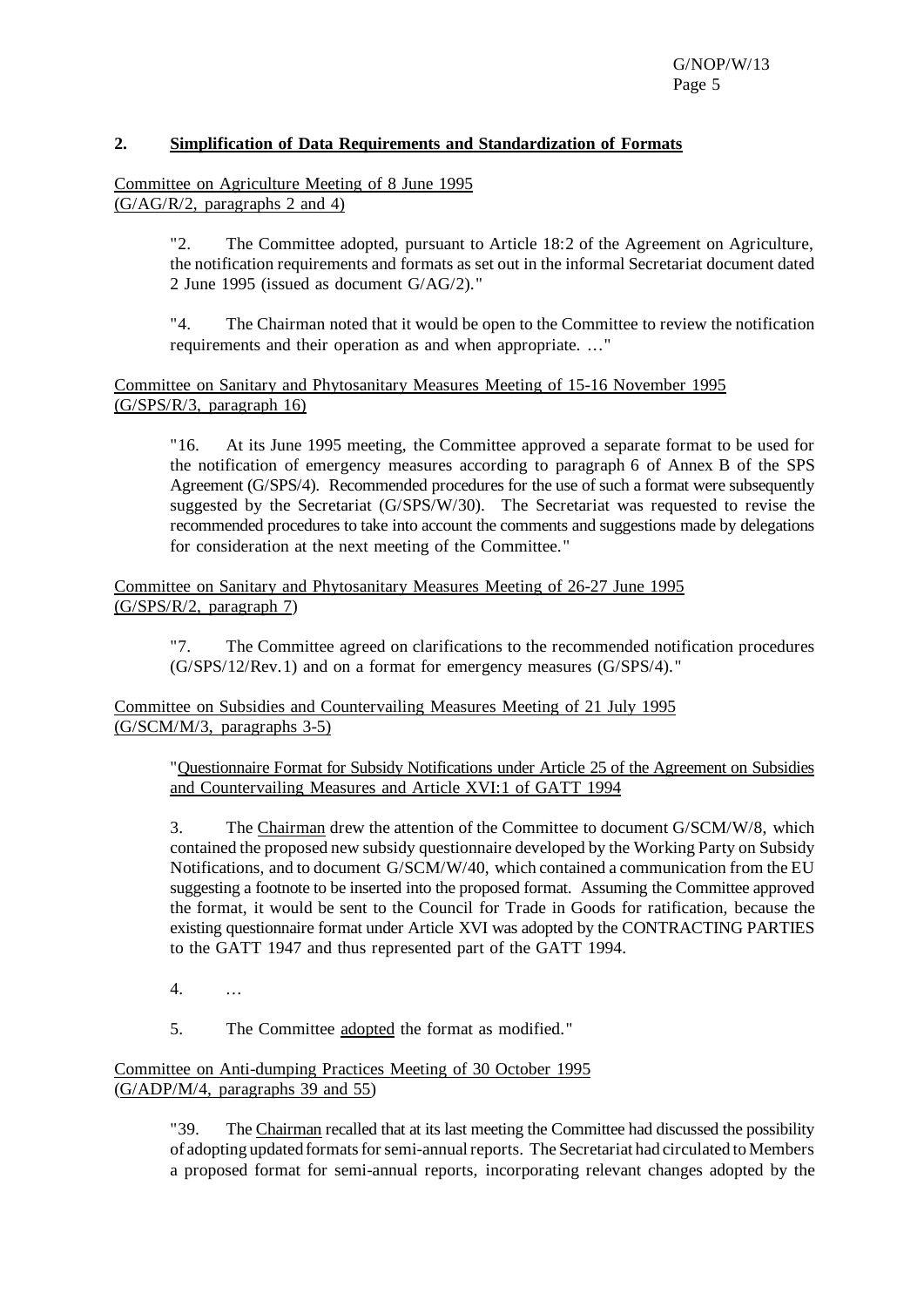Subsidies Committee, in document G/ADP/W/136. He proposed that the Committee adopt the format for semi-annual reports contained in that document, noting that it would be understood that paragraph 19 of the document applied only to cases covered by the WTO Agreement of Implementation of Article VI of the General Agreement on Tariffs and Trade 1994."

"55. The Chairman proposed that the Committee issue the minimum information guidelines which has been adopted by the Committee at its February special meeting, and which had been circulated in document G/ADP/W/134, as a Committee document. The Committee could of course revert to the guidelines at a later date to discuss any proposed modifications."

# Committee on Anti-Dumping Practices Meeting of 12 June 1995 (G/ADP/M/2, paragraphs 23 and 42)

"23. The Chairman recalled that at its meeting on 21 February 1995, the Committee adopted the guidelines for semi-annual reports contained in ADP/122 and agreed to continue to discuss those guidelines. It wassuggested at that meeting that the Committee reconsider those formats in light of the new Agreement which may impose different or additional requirements. No Member had made any specific suggestions concerning such different or additional requirements. The Chairman observed that he was bringing this matter to the Committee's attention in order to ascertain whether in fact Members wished to reconsider the formats for semi-annual reports at this stage, and opened the floor for comments."

"42. The Chairman recalled that its meeting of 21 February, the Committee adopted the guidelines adopted by the Tokyo Round Committee on Anti-Dumping Practices and contained in document ADP/124, concerning minimum information to be provided in notifications of preliminary and final anti-dumping actions. It wassuggested at that meeting that the Committee might wish to review document ADP/124 and if necessary modify or revise it to reflect any changes that might have been introduced by the new Agreement. It was also suggested at that meeting that the Committee might, if possible, agree on a format for these notifications. No Member had made any specific suggestions concerning modifications or revisions to ADP/124 and no suggestions had been made concerning formats for such notifications. The Chairman observed that he brought this matter to the Committee's attention merely in order to ascertain whether in fact Members wished to reconsider the minimum information guidelines or consider a possible format for reports of preliminary and final actions, and opened the floor for comments."

#### Committee on Technical Barriers to Trade Meeting of 1 March 1996 (G/TBT/W/24, paragraphs 37-43, draft minutes)

"37. The Chairperson recalled that at that meeting *[special joint meeting on 6-7 November 1995]*it had also been suggested that the possibility of developing a single format for SPS and TBT notifications should be considered.

38. The representative of the United States clarified that her delegation had suggested in conjunction with Canada that it might be useful to minimize any unnecessary differences between the contents in wording of SPS and TBT notification formats to avoid confusion. However, the proposal was not to have a single notification format for the two Agreements. She nevertheless hoped that any change in the TBT notification format could be adopted also by the SPS Committee.

39. The representative of Canada said that the aim of the suggestion was to reduce any unnecessary administrative burden and facilitate the use of the formats by enquiry points.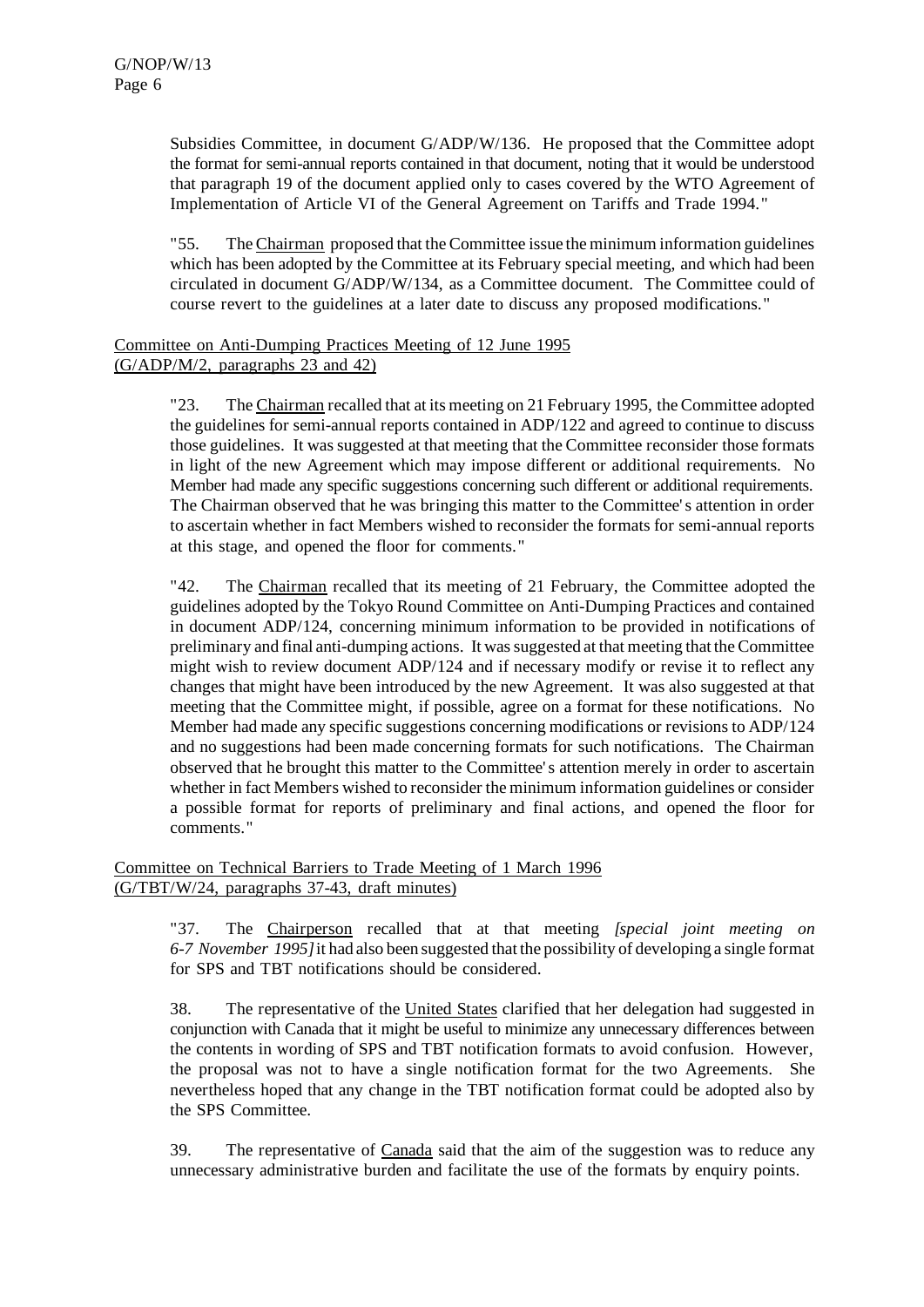40. The representative of the European Communities noted that the SPS notification format was initially prepared on the basis of the TBT format, but gradually small changes had been introduced to accommodate the SPS notification system. He considered the proposal unnecessary.

41. The representative of Australia noted that the two Agreements had similarities. Although a single format was an option for Members to use, it was not a mandatory procedure.

42. The representative of the Secretariat said that Members could design formats for their own use, and the Secretariat would continue to issue SPS and TBT notifications separately.

43. The Chairperson concluded that the existing practice and notification formats should be maintained. The Committee took note of the statements made."

# Committee on Technical Barriers to Trade Meeting of 1 March 1996 (G/TBT/W/24, paragraphs 44-46, draft minutes)

"44. The Chairperson drew attention to the proposal of developing a format for notifications under Article 10.7 of the Agreement. She noted that no notification had been received from Members under Article 10.7.

45. The representative of the United States suggested inviting the Secretariat to prepare a draft notification format for consideration at the next Committee meeting.

46. The Committee agreed to the suggestion of the United States."

#### Committee on Technical Barriers to Trade and Committee on Sanitary and Phytosanitary Measures Special Joint Meeting of 6-7 November 1995 (G/TBT/W/16, paragraph 6 and G/SPS/W/33, paragraph 3)

"6. With respect to the notification formats under Articles 2, 3, 5 and 7 of the TBT Agreement, the following suggestions were made:

 $(a)$  ...

 $(b)$  ...

 $(c)$  ...

(d) the possibility of developing a single format for both SPS and TBT notifications."

#### Committee on Market Access Meeting of 14 March 1996 (G/MA/M/5, paragraph 3.1.1)

"3.1.1 ... As concerned a possible format for notifications under this Decision *[Decision on Notification Procedures for Quantitative Restrictions]*, he was prepared to carry out informal consultations, but suggested that this be kept under review for the time being until there is more information as to the nature of measures to be notified under this residual notification procedure."

Working Party on State Trading Enterprises Meeting of 13 November 1995 (G/STR/M/2, paragraphs 69, 71 and 101)

> "69. With the state trading notifications that had been made since March 1995, there was now a body - if incomplete - of information which would provide a basis for the review of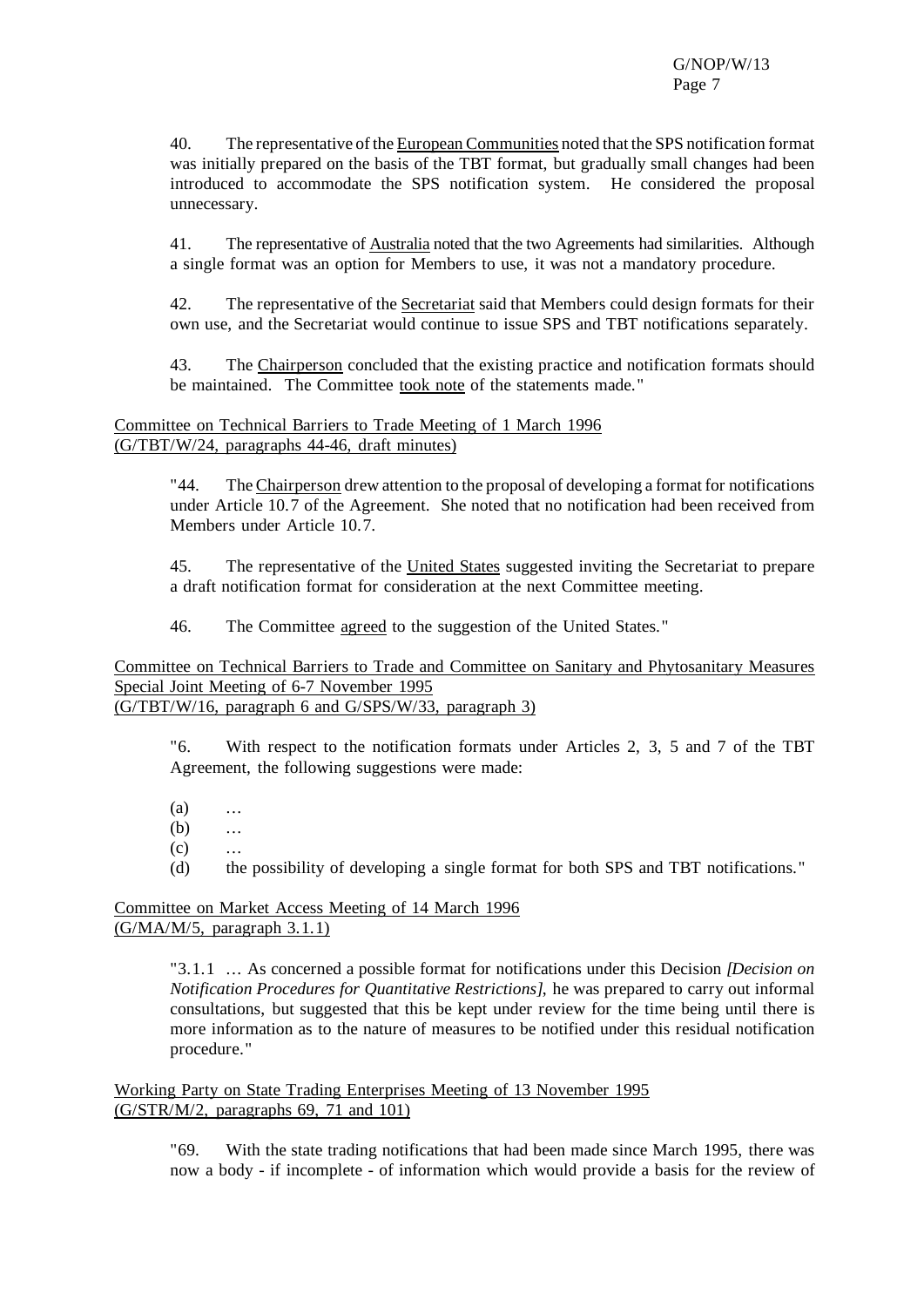the adequacy of the questionnaire and the coverage of state trading enterprises notified under paragraph 1 of the WTO Understanding. He said that the review of the notifications just held had shown that in some cases, the information provided was not sufficient to permit an assessment of the state trading enterprises notified, even where the notification could be considered to be an adequate response to the questionnaire. He suggested that participants take up the elements in the questionnaire one by one, keeping in mind the results of that review. He noted that the Secretariat background paper contained a section on the 1960 questionnaire which might assist the Working Party in its considerations of this matter."

"71. The Chairman said that there were differing views regarding the questionnaire. One was that countries did not answer the questions, and another was that the questionnaire did not go far enough. The Working Party would have to determine whether the questionnaire met the perceived requirements of transparency or whether further information was needed."

"101. The Chairman said that the Working Party had had a useful first discussion of the adequacy of the questionnaire. He noted that the questionnaire had been in use since 1960, and that there had been considerable change during the past 35 years in the way trade took place. In particular, there had been considerable privatization in both developing and developed countries. He invited those delegations wishing to do so to submit written proposals regarding the revision of the questionnaire for circulation to Members and consideration at the next meeting."

# Working Party on State Trading Enterprises Meeting of 6 April 1995 (G/STR/M/1, paragraph 24)

"24. The Working Party took note of the statements and decided that all new and full notifications should be submitted not later than 30 June in every third year after 1995, and that the updating notifications due in each of the two intervening years should be submitted not later than 30 June of the respective year, it being understood that these dates could be altered by a decision of the Working Party."

Committee on Trade Related Investment Measures Meeting of 19 October 1995 G/TRIMS/M/3, paragraphs 24-25)

"24. The Chairman recalled that, at its meeting in June, the Committee had discussed a Secretariat proposal for a format for notifications under Article 5.5. It was generally agreed that this proposal was a good basis for developing a standard format. The Committee had decided to hold further informal consultations on this proposed format if necessary in light of specific drafting proposals by delegations. Such proposals had not been made, which suggested that the proposed format was acceptable to Members. The Chairman therefore proposed that the Committee adopt the draft format proposed in the Secretariat Non-Paper.

25. It was so decided."

# Committee on Trade and Development Meeting of 17 November 1995 (WT/COMTD/M/4, paragraph 55)

"55. The Chairman then recalled that the CTD was responsible for the notification requirements of Article XVIII: A, C and D, Part IV and the Enabling Clause. The Secretariat had responded to a request made at the Second Session that relevant documents containing notification obligations relating to development issues and past decisions of the CTD on the subject be circulated to Members. These documents were available in the room. Suggesting that the CTD address the notification requirements at its first meeting in 1996, he hoped the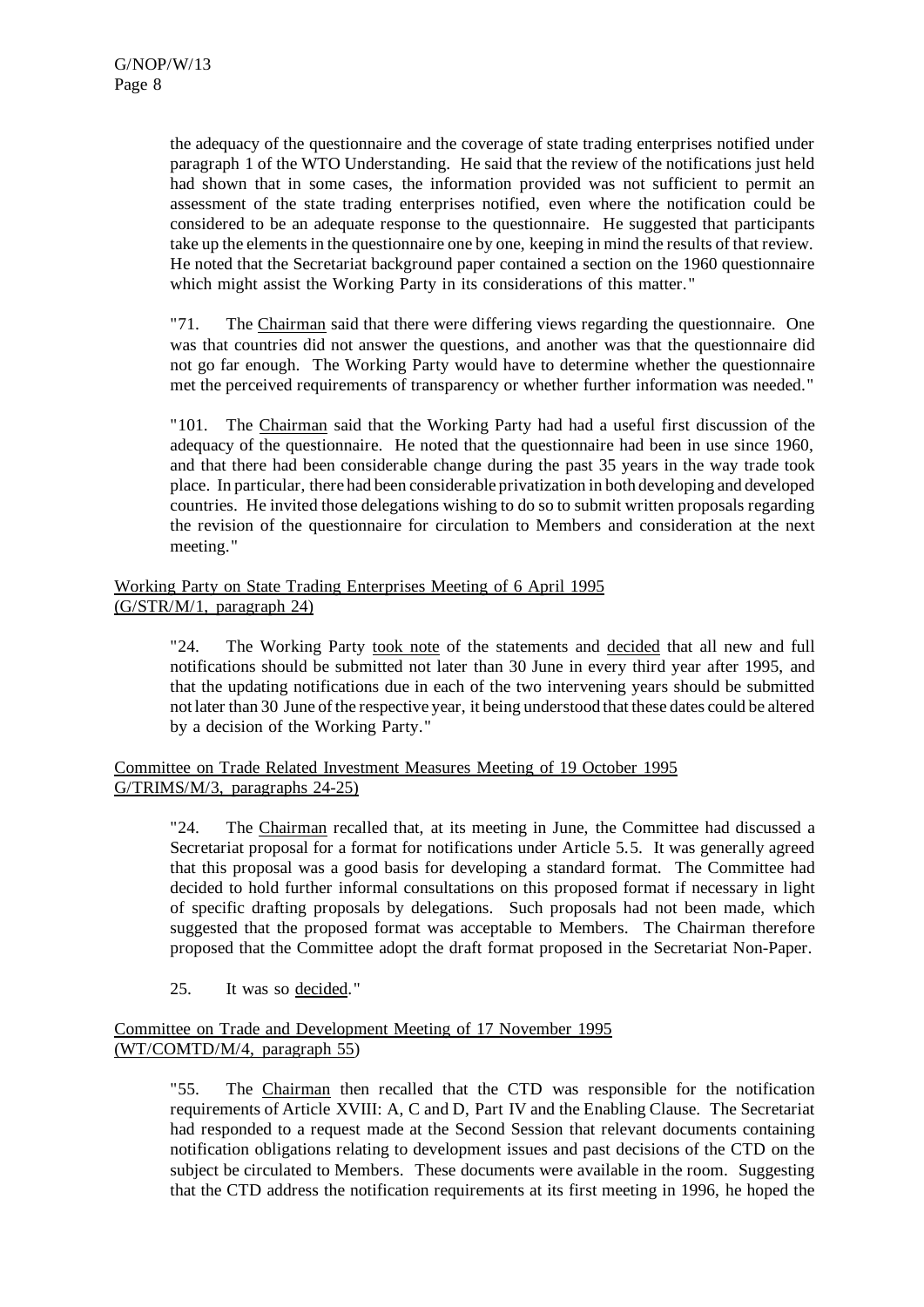discussion would clarify which notification obligations were relevant to the CTD, and whether there was the need to have standard formats for notifications."

#### Committee on Trade and Development Meeting of 14 September 1995 (WT/COMTD/M/3, paragraph 7)

"7. On the question of notification requirements, the Chairman indicated that the seminar on notification obligations had been very useful and instructive. He recalled that the GATT 1947 Committee on Trade and Development dealt with notification requirements in 1965, 1966 and 1980; however, not all decisionstaken on those occasions, were strictly followed and a number of points remained unsettled. He was of the view that given the importance the WTO attaches to notification obligations as exemplified by the establishment of a Working Group on Notification Obligations and Procedures, the Committee should devote some time to reviewing the notification requirements of the texts it had been given responsibility for - i.e. Article XVIII:A, C and D, Part IV, and the Enabling Clause. He asked delegations to reflect on this matter so as to allow a first exchange of views at the Committee on Trade and Development's November meeting. Following a request made by the representative of Argentina, the Chairman indicated that the Secretariat would circulate documents containing notification obligations related to development issues as well as past decisions of the Committee on Trade and Development on this matter. The Committee took note of the comments made."

\* \* \* \* \*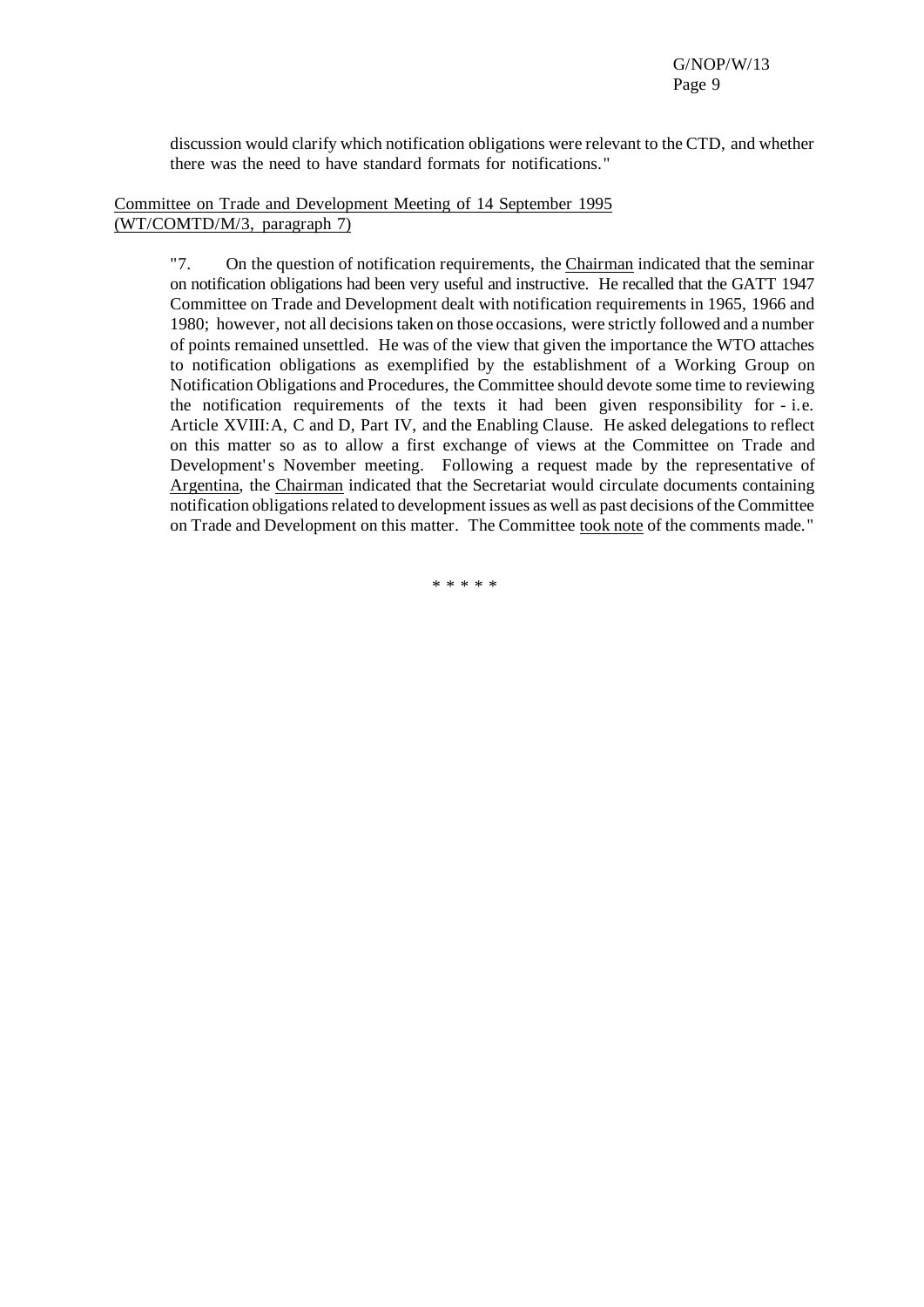# **3. Compliance with Notification Obligations**

Committee on Agriculture Meeting of 20-21 November 1995 (G/AG/R/4, paragraphs 15-16)

> "15. The representative of Canada noted with concern that a number of Members had not yet implemented or complied with their market access notification requirements. He sought an indication from the Members concerned as to when they intended to comply with their commitments and notification requirements and what they envisaged doing in order to ensure that market access opportunities for 1995 were fully provided to Members. It was suggested that Members concerned consider practical steps to compensate for late implementation, including implementation of the second stage of tariff reductions at the beginning of 1996 and an additional allowance in terms of tariff quota access opportunities in the second year of implementation to compensate for late or non-implementation of tariff quotas in the first year of implementation. ...

> 16. The Committee took note of the results of further work of the Secretariat on implementation dates for each type of commitment (G/AG/W/2/Rev.3). The Committee took note that most Members with Total AMS reduction commitments had yet to notify their respective applicable starting date in terms of the domestic support notification requirements. ... A number of Members expressed the view that a change of the implementation date of commitments constituted a change in commitment."

# Committee on Agriculture Meeting of 28-29 September 1995 (G/AG/R/3, paragraph 21)

"21. The Committee took note of the results of further work of the Secretariat on implementation dates for each type of commitment (G/AG/W/2/Rev.2). Several Members expressed concerns regarding the failure of certain Members to fulfil notification requirements concerning market access and urged Members concerned to duly submit their notifications. They were concerned that only a few months remained in 1995 to implement market access commitments due in 1995."

#### Committee on Anti-Dumping Practices Meeting of 30 October 1995 (G/ADP/M/4, paragraphs 17 and 30)

"17. The Chairman reminded Members that the deadline for filing semi-annual reports was 31 August 1995. With few exceptions,reports were notreceived by that deadline. He regretted that such a large number of Members had as yet not filed their reports, particularly those Members who had in the past filed such reports, indicating that they had undertaken actions whose status should be reported to the Committee. If a Member had taken no actions, a simple one sentence notification to that effect would suffice. The Chairman observed that the failure of Members to submit semi-annual reports in a timely fashion limited the Committee's ability to consider the substance of the notifications, one of its most important tasks of surveillance and monitoring. Moreover the semi-annual reports submitted were often incomplete, lacking important required information such as the list of measures in force at the end of the reporting period. He urged Members to take their obligations with regard to notifications seriously and make efforts to improve their compliance."

"30. TheChairman noted that lists of these notifications*[preliminary and final anti-dumping actions]* were circulated to the Committee in documents G/ADP/N/5 and Corr.1, and G/ADP/N/6. Copies of the official notices of such actions taken by *[nine Members]* had been made available in the Secretariat for review. The Chairman considered that compliance with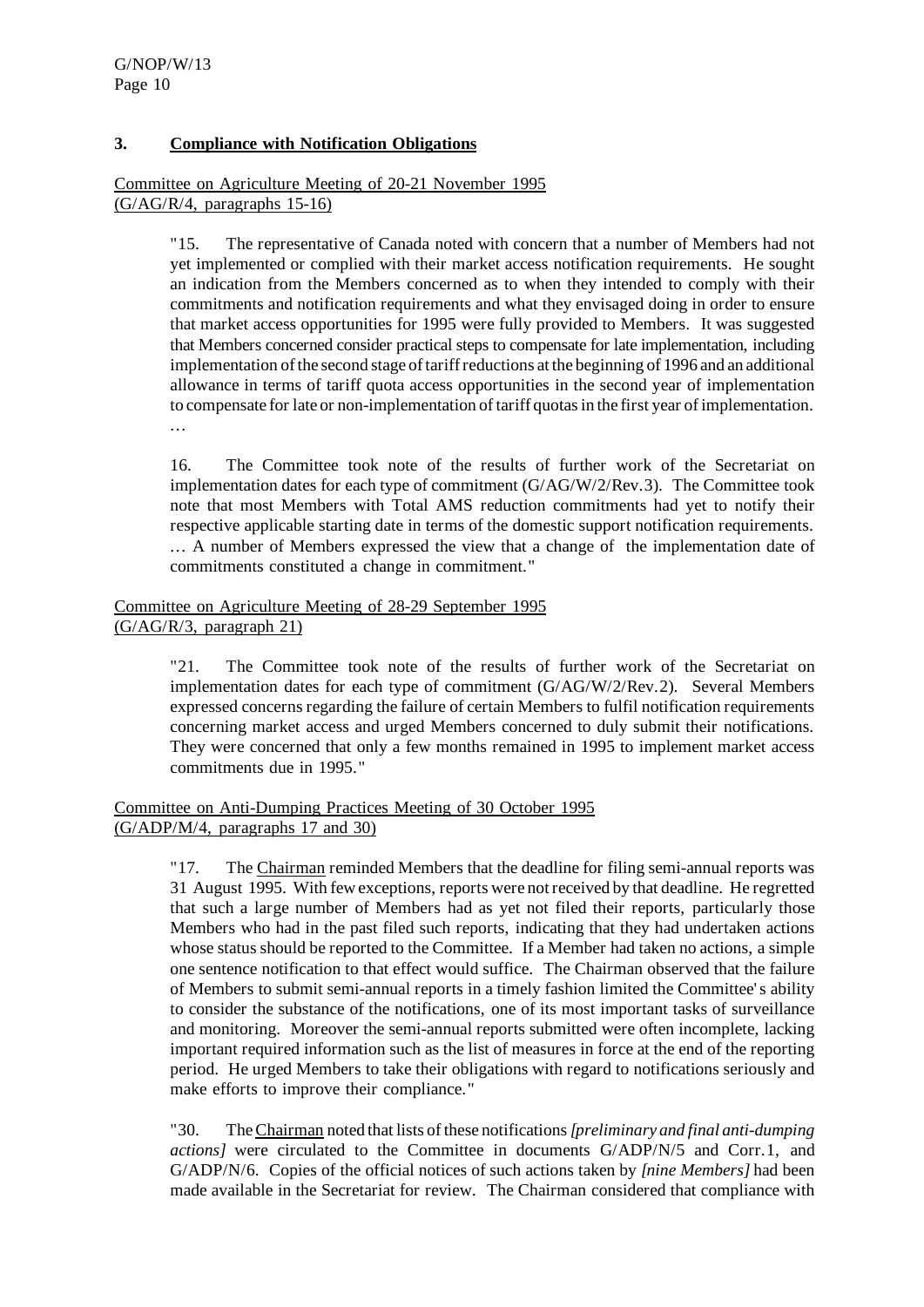this notification requirement had not been adequate, as some Members who submitted semiannual reports indicating actions in progress had not submitted any reports of preliminary or final actionstaken. He reiterated that these notifications were an essential element in permitting the Committee to perform its task of monitoring and discussing actions taken by Members. The failure of some Members to notify impeded the Committee from accomplishing its goal of considering Members' compliance with the requirements of the Agreement."

# Committee on Anti-Dumping Practices and Committee on Subsidies and Countervailing Measures Joint Special Meeting of 23-26 October 1995 (G/ADP/M/5 and G/SCM/M/6, paragraph 22)

"22. The Chairman briefly reviewed the status of notifications of legislation. He observed that, although the Chairmen of the Committees had, on 4 September 1995, sent a letter to all Members who had not yet notified their anti-dumping and/or countervailing duty legislation, 38 Members had not yet submitted a notification to the Committee. Those Members were: *[list of Members]*. The Chairman observed that, as the first anniversary of the coming into force of theWTO Agreement approached, he found thissituation distressing, particularly since, for those Members who have no legislation, notification was a simple matter."

Committee on Anti-Dumping Practices and Committee on Subsidies and Countervailing Measures Joint Special Meeting of 17-21 July 1995 (G/ADP/M/3 and G/SCM/M/4, paragraphs 15-16)

"15. The Chairman briefly reviewed the status of notifications of legislation. In addition to the Members whose legislation had already been scheduled for review, notifications had been received from *[31 Members]*. No notification had been received from *[43 Members]*.

16. The Chairman took the opportunity to consider what had been accomplished in the area of notifications of legislation, and what remained to be done. On the one hand, it was noteworthy that most albeit not all of the WTO Members who were known to have imposed anti-dumping and/or countervailing measures in the past had notified their legislation to the Committees. On the other hand, 43 members had not yet notified the Committees regarding the status of their legislation, if any. If these Members did not have any relevant legislation, itshould be easy forthem to notify the Committees of the fact. If they did have such legislation, it was important that it be notified, or if it was not possible to notify immediately, notify the Committees of the reason and provide an indicative date when notification would be made."

# Committee on Anti-Dumping Practices Meeting on 12 June 1995 (G/ADP/M/2, paragraphs 10, 34 and 46)

"10. The Chairman recalled that at its meeting of 21 February 1995, the Committee had decided that all Members would notify the full and integrated text of all relevant laws and regulations regarding anti-dumping duties to the Committee by 15 March 1995. If such legislation and/or regulations did not exist or if Members were not able to notify their legislation or regulations they were to provide a reason to the Committee as to why notification could not be made. To date, of 97 Members and 22 countries eligible to become original Members, 45 had either notified the text of legislation and regulations or had indicated why such a notification had not yet been made, and in most cases provided an indication as to when such notification can be made. Those countries are: *[list of members]*. ..."

"34. The Chairman recalled that a request for semi-annual reports for the second half of 1994 was circulated to members in document G/ADP/N/2 dated 30 January 1995. *[24 Members]*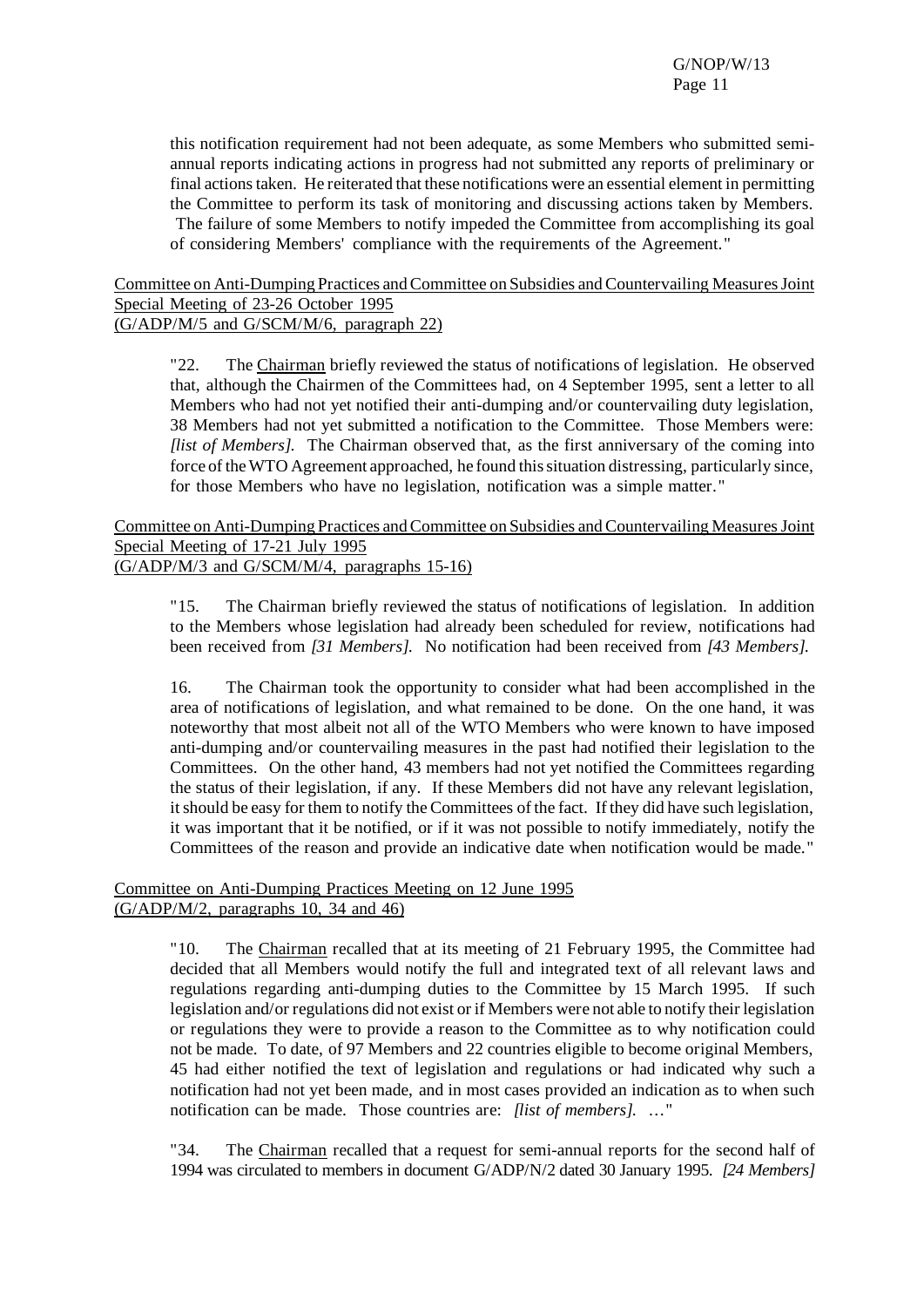had notified to the Committee that they took no actions during the period. No reports had been received from the following Members: *[48 Members]*."

"46. The Chairman observed that a list of the notifications of preliminary and final antidumping actions received by the Committee was circulated to the Committee in G/ADP/N/3. Copies of the official notices of such actions taken by *[6 Members]* had been made available in the Secretariat for review. Since that time, further notifications had been received from *[4 Members]*. A document identifying these notifications would be circulated shortly. The Chairman reminded Members that pursuant to the Committee's decision of 21 February 1995, all preliminary and final actionstaken afterthe date of entry into force of the WTO Agreement's should be notified to this Committee. Members could indicate in their reports whether in their view actions were taken under the Tokyo Round Agreement orthe Uruguay Round Agreement. Some Members did this while others did not. To the extent that an action reported was taken under the Tokyo Round Agreement, the Chairman noted that it might be more appropriately discussed during the meeting of the Tokyo Round Anti-Dumping Committee which would be held later that day."

# Committee on Subsidies and Countervailing Measure Meeting of 6 March 1996 (G/SCM/M/8, paragraphs 15 and 21)

"15. The Chairman drew the attention of the Committee to G/SCM/N/3/Add.1, which indicated the status of notifications pursuant to Article XVI:1 of the GATT 1994 and Article 25 ofthe Subsidies Agreement. Since that document had been circulated, an additional notification of subsidies has been received from Argentina and a "nil" notification from Swaziland. The status of notificationsin this area was probably the worst of any in the WTO system. Thirty-two Members had notified subsidies and thirteen Members had notified that they had no notifiable subsidies. Seventy-four Members had made no notification whatsoever. The Chairman requested each Member present to inform the Committee of the status of its notification and when it expected to provide it to the Committee."

"21. The Chairman considered the situation regarding notifications to be completely unacceptable, and sought the guidance of delegations on how the Committee should proceed. He stated his intention that the Committee fix at its next regular meeting a date for a special meeting to review notifications and a procedure for conducting that special meeting. Unless the status of notifications improved substantially before that time, such a discussion could prove difficult."

# Committee on Subsidies and Countervailing Measures Meeting of 31 October 1995 (G/SCM/M/5, paragraphs 7 and 11)

# "C. Preliminary and final countervailing duty actions notifications (G/SCM/N/8, 10 and 11)

7. The Chairman noted that lists of these notifications were circulated to the Committee in documents G/SCM/N/8, 10 and 11. Since the lastregular meeting, *[4 Members]* had notified actions. The Chairman considered that compliance with this notification requirement had not been adequate. Members were required by Article 25.11 of the Agreement to report such actions "without delay" to the Committee. These notifications were an essential element in permitting the Committee to perform its task of surveillance of the implementation of the Agreement. Thus the failure of some Members to notify their actions was a matter of grave concern."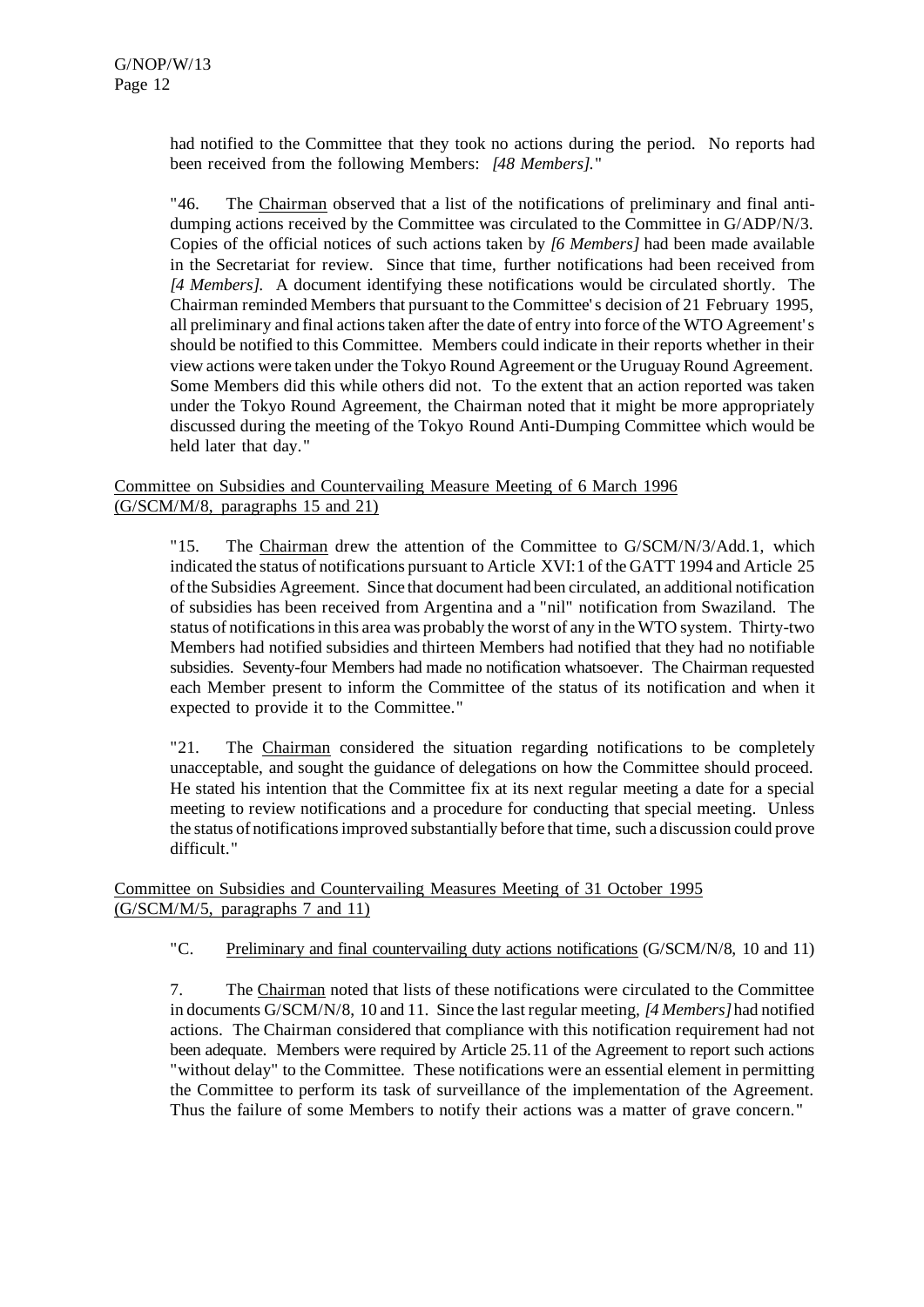# "D. Subsidy notifications

11. The Chairman noted that annual notifications under Article XVI:1 of GATT 1994 and Article 25 of the Agreement had been received only from *[19 Members]*. However, the overwhelming majority of Members had made no notification. There were also serious questions about the completeness of some of the notificationsthat had been received. Article 25 required notification of all specific subsidies. It imposed no limitations by sector nor did it relate only to subsidies directly related to trade objectives. ..."

*[See also paragraphs 13-32 of G/SCM/M/5 for exchange of views on possible duplication between Agriculture and Subsidy Agreements.]*

Committee on Subsidies and Countervailing Measures Meeting of 21 July 1995 (G/SCM/M/3, paragraphs 6-8)

"B. Current Status of Subsidy Notifications under SCM Agreement Article 25 and GATT Article XVI

6. The Chairman said that the status of subsidy notifications was very poor. Although the deadline for submission of these questionnaires was 30 June, the Secretariat had received subsidies notifications to date only from the following twelve Members: ... . The failure to notify subsidies cut across all categories of Member: major developed country Members, developing country Members, and countries in transformation.

7. The Chairman also noted an overly-narrow view among certain Members of what is notifiable. All specific subsidies, regardless of trade effects and regardless of how structured, had to be notified. Also to be notified were all other subsidies to the extent they caused increased exports or decreased imports as provided for in GATT Article XVI. Where notifications were restricted to subsidies to one or a handful of products or to subsidies provided through formal programmes to the exclusion of *ad hoc* subsidies, the intent of the basic notification obligation was ill-served. Moreover, both agricultural and industrial subsidies had to be notified to this Committee.

8. The Chairman stated that the current low degree of compliance set a very bad precedent. Timely and substantively adequate notifications set the stage for substantive review and discussion in the Committee. This process allowed all Members the opportunity to bring up any concerns regarding another Member's notified subsidies. This was an efficient means to identify inconsistencies and ambiguities and to settle disagreements without resort to formal dispute settlement. When, as now, most Members were out of compliance with their notification obligations, such a system broke down. Virtually no Member was in the moral position to question other Members because of the widespread failure to notify."

Committee on Safeguards Meeting of 13-14 July 1995 (G/SG/M/2, paragraph 15)

> "15. The Chairman took advantage of the opportunity to consider what had been accomplished in the area of notifications of legislation, and what remained to be done. On the one hand, it was noteworthy that most of the WTO Members who had been known to impose safeguard measures in the past had notified their legislation to the Committee. In fact, most of these Members respected the 15 March indicative date set by the Committee. On the other hand, 52 Members had not yet notified the Committee regarding the status of their legislation, if any. If these Members did not have any relevant legislation, it should be easy for them to notify the Committee of that fact. If they did have such legislation, it was important that it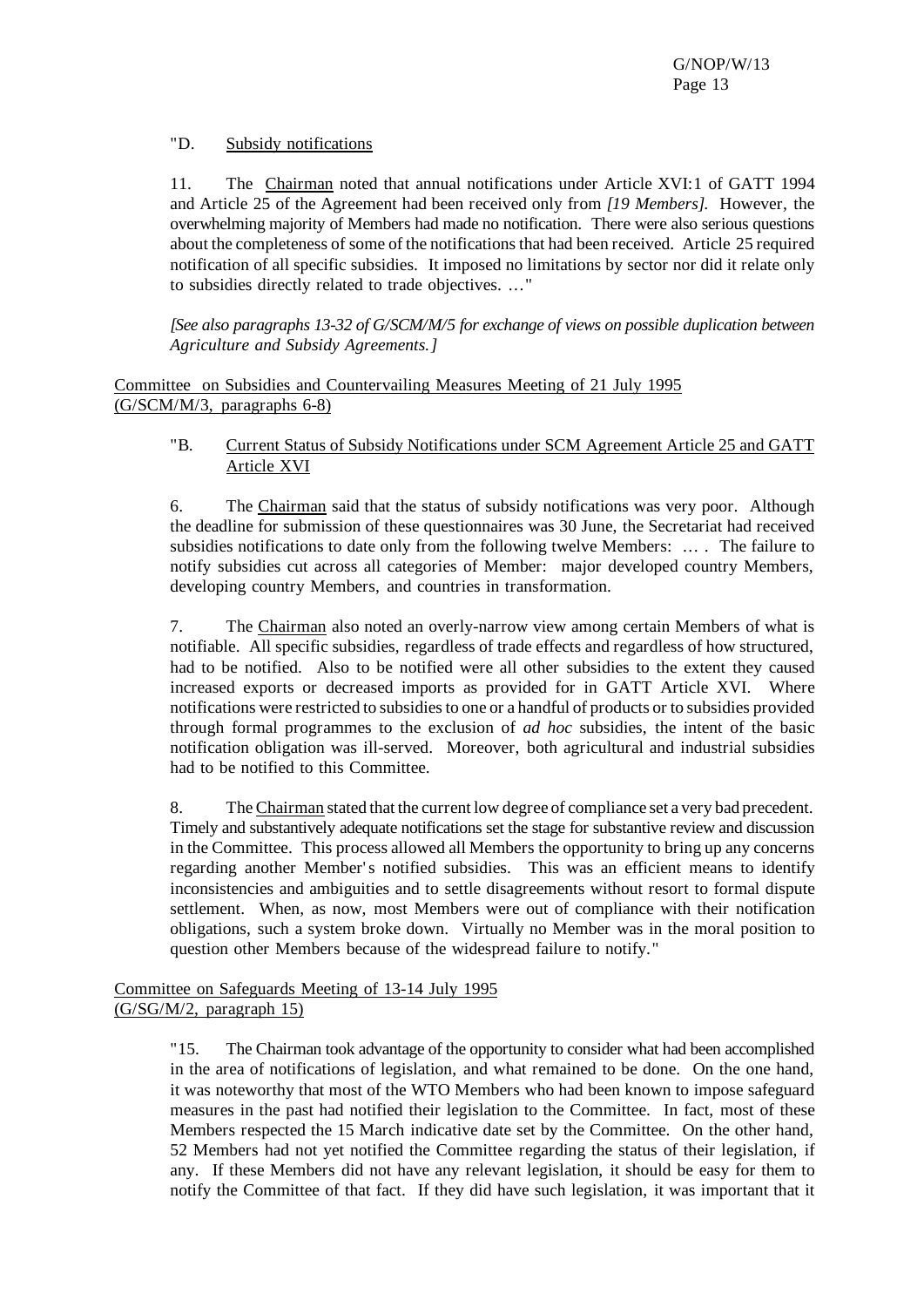be notified, or if it was not possible to notify immediately, notify the Committee of an indicative date when notification will be made. The Chairman urged Members that had not yet done so to notify the Committee concerning their legislation at the earliest possible date. He observed that the notification of legislation is of vital importance to the Committee's ability to carry out its responsibilities under the Agreement, and reminded Members that, under Article 3 of the Agreement, until legislation or regulations establishing the procedures for imposition of a safeguard measure have been published, no safeguard actions can be taken under the Agreement."

#### Committee on Technical Barriers to Trade Meeting of 1 March 1996 (G/TBT/W/24, paragraphs 23 and 29)

"23. The Chairperson reminded Members that under Article 15.2 of the TBT Agreement, each Member should promptly inform the Committee in writing of measures in existence or taken to ensure the implementation and administration of the Agreement. She drew attention to document G/TBT/1/Rev.1 containing decisions adopted by the Committee concerning the contents of written statements. She said that up to the present only four Members had submitted their statements (G/TBT/2 and addenda). She urged Members to submit their statements promptly, since this was one of the main indicators of implementation of the Agreement by Members and also one of the main elements to be reported to the Singapore Ministerial Conference in December 1996."

"29. The Chairperson drew attention to the report on the Special Joint Meeting on Procedures for Information Exchange of the Committees on Technical Barriers to Trade and Sanitary and Phytosanitary Measures (G/TBT/W/16) which contained suggestions and proposals made at that meeting."

# Committee on Customs Valuation Meeting of 24 October 1995 (G/VAL/M/2, paragraphs 4.1-4.2 and 4.7-4.8)

"4.1 The Chairman recalled that Article 22 of the Agreement required each Member to inform the Committee of any changes in its laws and regulations relevant to the Agreement and any changes in the administration of such laws and regulations. ...

4.2 The Chairman informed the Committee that, to date, only eight Members had made notifications. *[7 Members]* had submitted communications indicating that their legislation notified under the Tokyo Round Customs Valuation Agreement remained valid under the WTO Customs Valuation Agreement. ..."

"4.7 The Chairman recalled that the Committee, at its last meeting, had agreed on procedures for the submission of the checklist of issues (G/VAL/M/1, paragraphs 36-39); to date, only two Members *[list of Members]* had made notifications. ...

4.8 The Chairman drew attention to the fact that many Members had not made notifications. He urged Members who had not done so to submit the required notification assoon as possible."

# Committee on Import Licensing Meeting of 8 March 1996 (G/LIC/M/3, paragraph 11)

"11. The Chairman recalled in this connection *[notifications pursuant to Articles 1.4(a) and/or 8.2(b) (publications and/or legislation)]* the agreement reached by the Committee at its last meeting that the first notifications under these two provisions should be made by 12 January 1996 and expressed concern that a vast majority of Members had not yet complied with this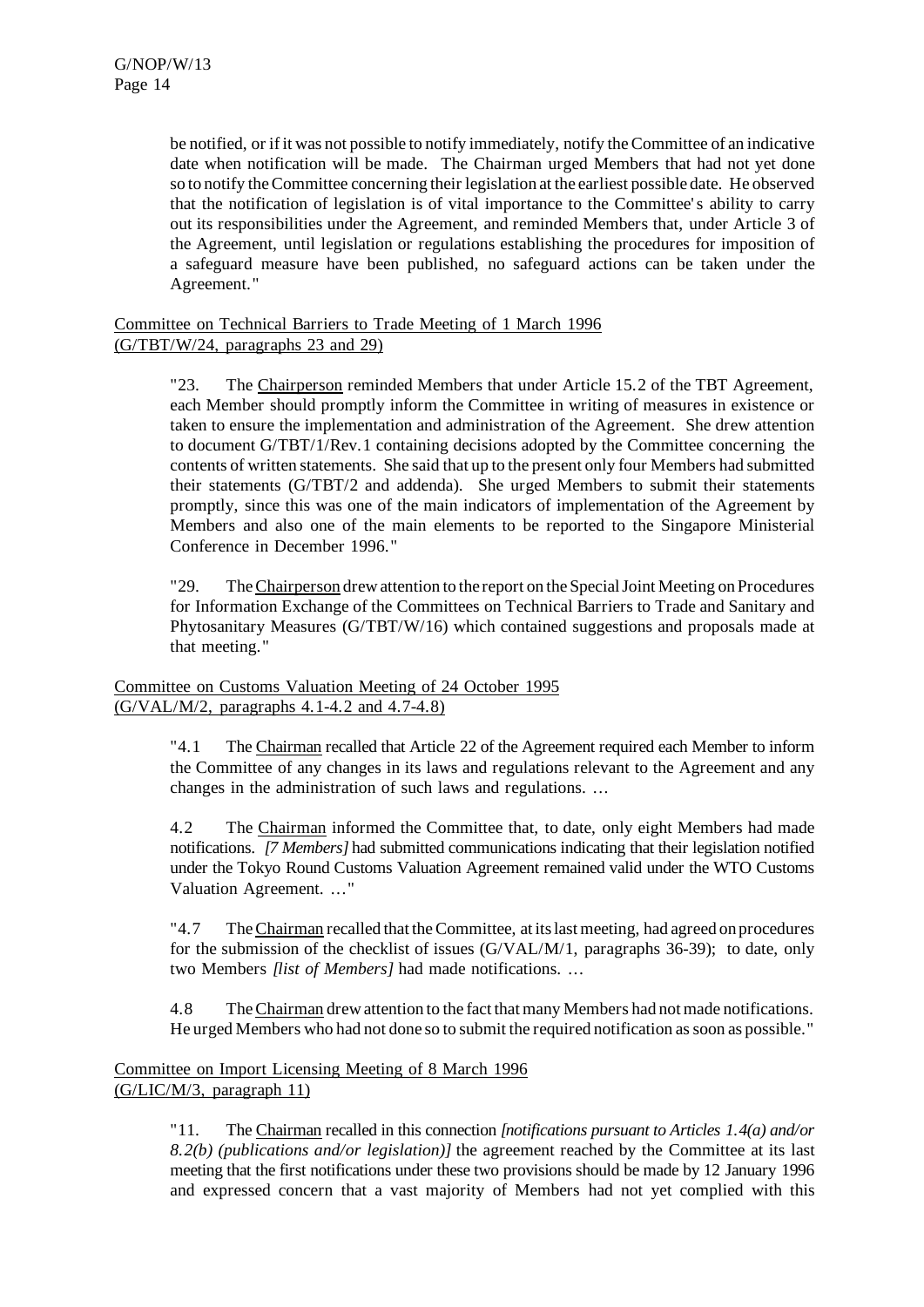requirement. He also urged Members which did not apply import licensing procedures or had no such laws and regulations to notify the Committee of this fact so that a complete picture could be obtained."

Committee on Rules of Origin Meeting of 1 February 1996  $(G/RO/M/5,$  paragraph  $1.1)$ 

> "1.1 The Chairman recalled that since the last meeting, the Secretariat had circulated a document informing delegations of the notificationsreceived *[notifications under Article 5 and paragraph 4 of Annex II]* (G/RO/N/6). He informed the Committee that since G/RO/N/6 was circulated, six additional Members had made notifications *[list of Members]* To date, 38 Members had made notifications of non-preferential rules of origin and 36 Members had made notifications of preferential rules of origin. He expressed concern that a number of Members had not yet complied with the notification requirements. He also urged Members which did not apply rules of origin, non-preferential or preferential, to notify the Secretariat so that a complete picture could be obtained."

Committee on Rules of Origin Meeting on 16 November 1995 (G/RO/M/3, paragraph 2.1)

> "2.1 The Chairman expressed concern that despite the fact that the Secretariat had sent, as requested by the Committee at its last meeting (G/RO/M/2, paragraphs 17-18), reminders to those Members that had not yet complied with their notification obligations(telefax to Heads of Delegations dated 28 June 1995), many Members had not made any notification. He also urged Members who do not apply rules of origin to notify this fact to the Secretariat."

Committee on Market Access Meeting of 14 March 1996 (G/MA/M/5, paragraph 3.1.1)

> "3.1.1 The Chairman recalled that the Decision on Notification Procedures for Quantitative Restrictions, contained in document G/L/59, had been adopted by the Council for Trade in Goods on 1 December 1995. In accordance with this Decision, Members were to submit to the Secretariat by 31 January 1996 complete notifications of the QRs which they maintained. On 7 February 1996, the Secretariat had issued a reminder to Members, in document WTO/AIR/266, to notify under this Decision. He noted that only 8 notifications had been received, as listed in document G/MA/NTM/QR/1. He urged Members to notify and noted that, if required, technical assistance could be provided by the Secretariat. ..."

Working Party on State Trading Enterprises Meeting of 20 February 1996 (G/STR/M/3, paragraphs 2-4)

> "2. The Chairman recalled that according to paragraph 5 of the Understanding on the Interpretation of Article XVII (the "Understanding"), the Working Party was tasked to review the notifications and counter-notifications on state trading submitted by Members, and that in the light of this review, the Council for Trade in Goods could make recommendations with regard to the adequacy of notifications and the need for further information. The Council for Trade in Goods, at itsmeeting on 20 February 1995, had established a deadline of 30 June 1995 for new and full notifications by Members on their state trading enterprises ("STEs"), and a formal request for such notifications had been circulated in G/STR/N/1 of 13 March 1995.

> 3. He said that he regretted to report that compliance with this obligation - leaving aside the issue of the 30 June deadline - had been far from complete. As of the date of circulation of the airgram convening the present meeting (5 February), a total of only 34 Members -